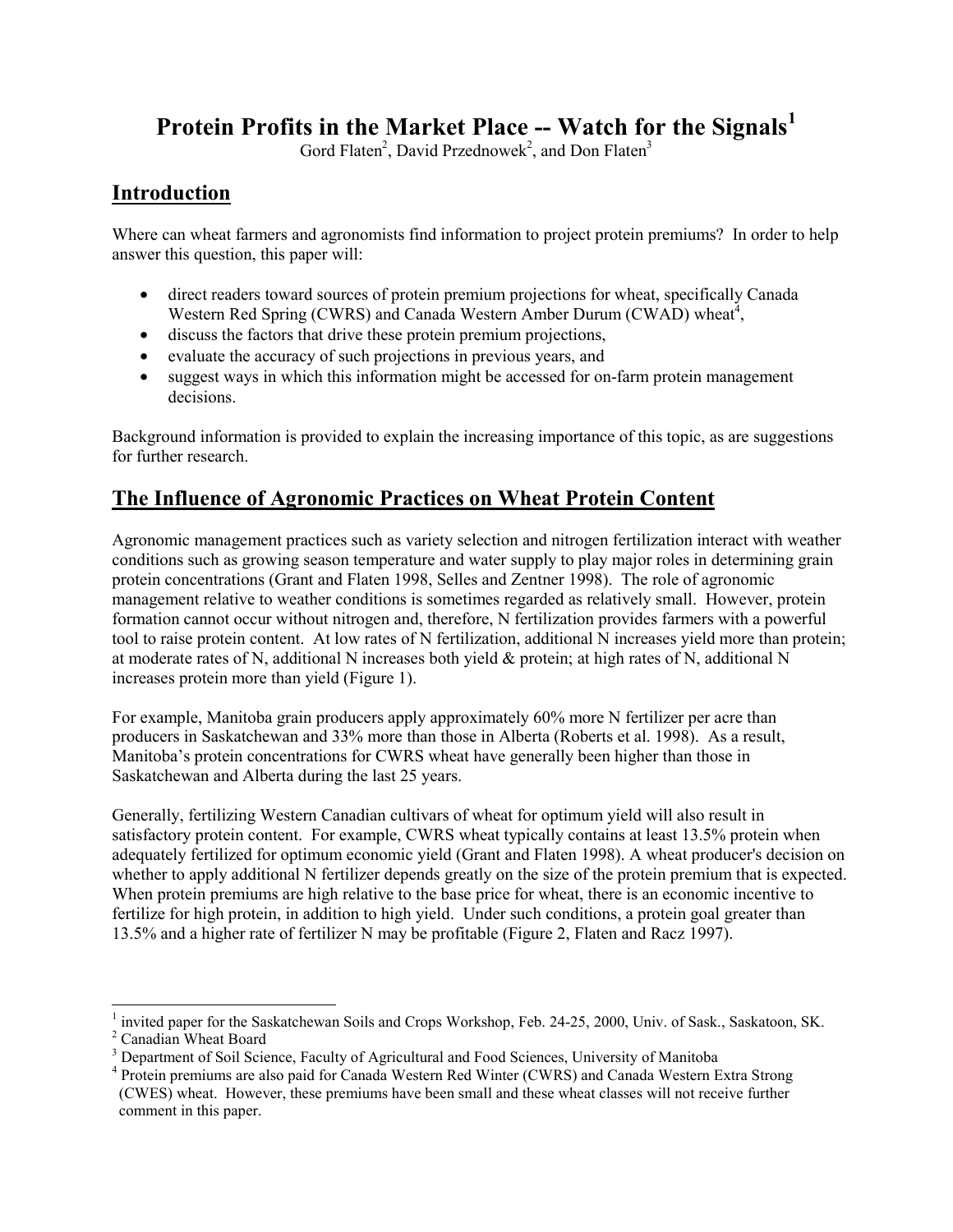

However, in recent years, except for 1993/94, the economic incentive to apply additional N fertilizer for the protein premium, alone, has been modest (Smith et al. 1998).

The agronomic risks associated with applying high rates of N fertilizer to raise protein concentrations are important to consider. The effect of N fertilizer rate on grain yield and protein content varies from one field to another, depending on nitrogen dynamics in the soil and yield limiting factors such as moisture supplies and pests. Also, overall grades must be high; significant premiums apply only to the top grades of certain classes of wheat. The risk of environmental impacts may also be significant when high rates of N are applied. Excess N may accumulate as nitrate, increasing the risk of nitrate leaching into ground water and production of greenhouse gases that accelerate global warming. The economic risk of fertilizing for protein, over and above yield, is also large. One of the greatest economic challenges associated with fertilizing wheat for protein is that the high costs of fertilization must be incurred when base prices and protein premiums for the new crop are uncertain.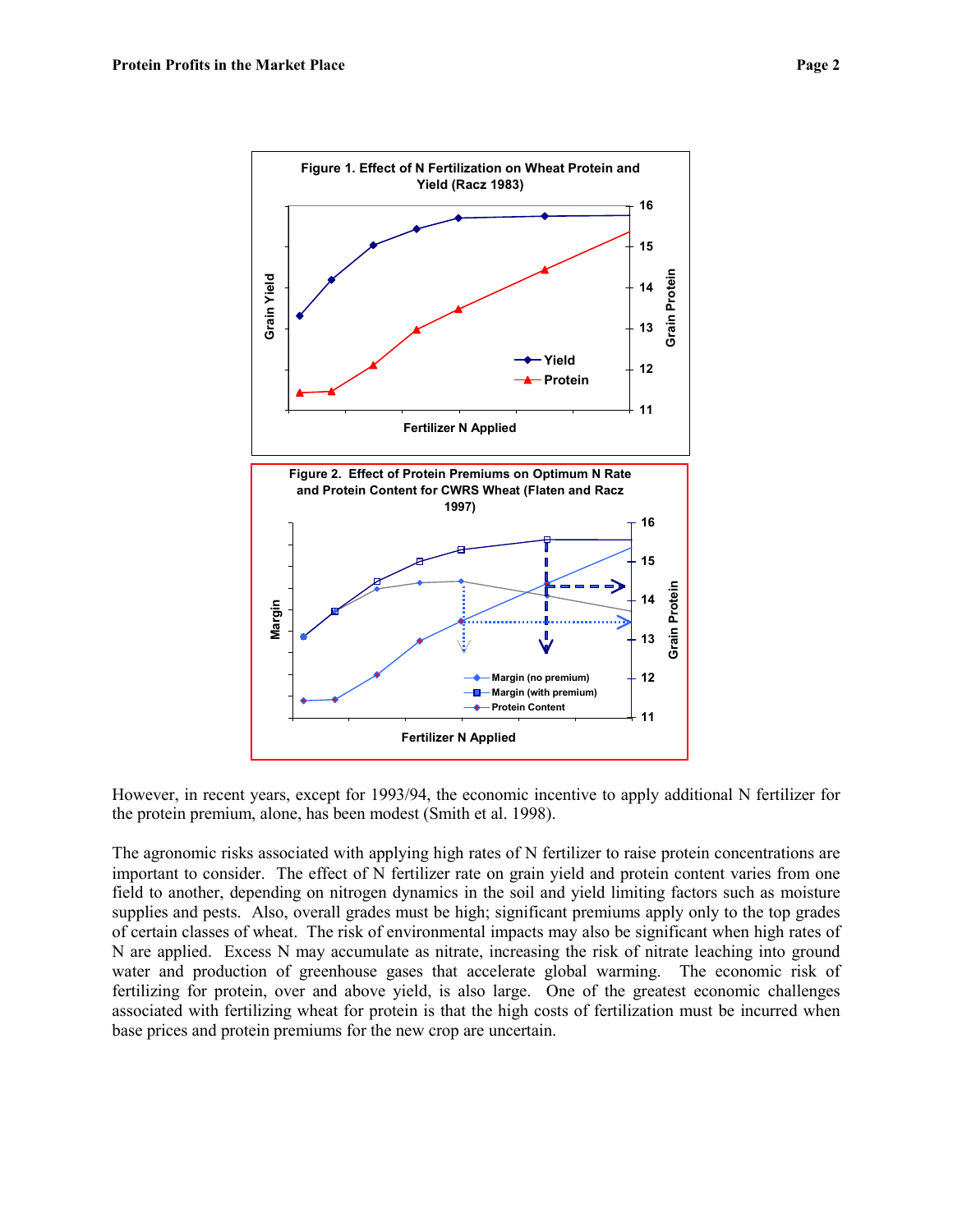## **Why is Higher Protein Worth More Money?**

Protein content in wheat is valuable for two main reasons. First, the average protein content of the flour being used has an important impact on the quality of the processed product, and flour protein content is directly related to the protein content of the wheat being milled. The second source of value for protein is in blending. Various bins of wheat with different protein contents might be blended prior to milling in order to achieve a desired average. Alternatively, the flours milled from different lots of wheat might be blended together. Higher protein wheat helps to increase the average protein content of the blend, which often includes locally produced and/or cheaper lower protein wheat. Blending also occurs while wheat is being handled (e.g. in primary elevators in Canada) before selling to the miller, increasing the value of the blended wheat.

The high protein content and protein quality of CWRS wheat is central to its global demand. CWRS with high protein content (>13%) is well-suited for baking pan breads and for blending purposes, whereas CWRS wheat with low protein content (<13%) is used alone or in blends for hearth breads, steamed noodles, flat breads, and related products (Lukow and Preston 1998). Low protein contents are not suitable for pan breads because of weaker dough strength, lower loaf volume and other panbread baking performance problems.

Durum wheat quality is also significantly and positively related to protein content. Generally, as protein content increases, semolina particle size becomes more consistent, hydration during dough mixing is more even, and cooked pasta becomes firmer, stronger, more elastic and less sticky. Such a product will swell adequately during cooking, will not leave much residue in the cooking water and will remain firm when kept in warm water after cooking and before it is served. Semolina from low protein durum will produce pasta products more or less deficient in some or all of these characteristics (Marchylo et al. 1998). The minimum protein content for high quality durum wheat destined for pasta production is generally 12 to 13%.

Therefore, protein contributes functional and economic value to wheat. However, those values vary substantially between the various classes of wheat grown in the Prairies.

#### **The Increasing Importance of Protein and Protein Premiums**

Protein premiums paid to western Canadian farmers were high and generally increased in the 1990s compared with the 1980s, especially for CWRS. Figures 3 and 4 chart the premiums for CWRS and CWAD over the relevant #1 straight grade (i.e. no protein guarantee) from 1986/87 onward.

These charts indicate the premiums paid basis Vancouver and Thunder Bay (same price at both ports), the locations at which Canadian Wheat Board (CWB) payments are generally quoted. However, viewing the premiums at these locations slightly understates the increased importance of protein premiums at the farm gate.

Transportation costs paid by farmers increased subsequent to the removal of the Crow Benefit on August 1, 1995. The typical freight rate paid by Saskatchewan farmers after this change was \$16.32 per tonne higher (\$0.44 per bushel). The protein premium is now a higher proportion of the farm gate price than it used to be. For example, the protein premium for 1CWRS 13.5 in 1998/99 was 14.8% of the typical farm gate price in Saskatchewan. If the Crow Benefit were still in place, the same protein premium would have been approximately 13.5% of the farm gate price. This change in transportation policy obviously has an impact, although changes in the the price of wheat have been more significant.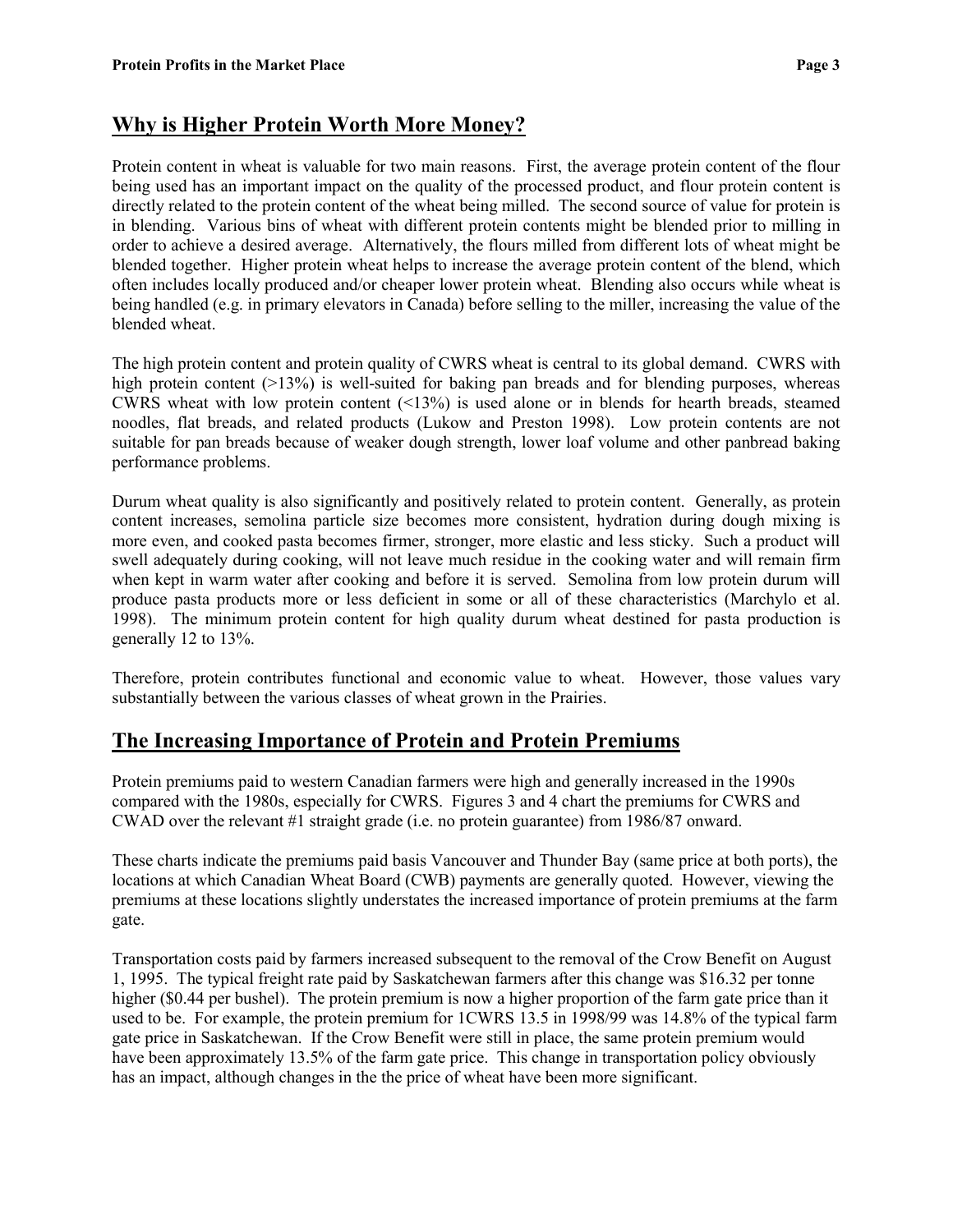



Some factors are also working to limit the potential for very large increases in protein premiums. The Common Agriculture Policy (CAP) of the European Union (EU) has for some time created incentives for the increased use of vital wheat gluten as a substitute for high protein wheat. Because EU policy keeps internal prices high for its locally-produced, mostly low-protein wheat, and keeps the price of imported wheat high, processors have improved their capability to process and use vital wheat gluten. These improved technologies are now available in other parts of the world and they can become economical to use if protein premiums rise too high. However, it is still relatively expensive to use gluten if high protein wheat is available at reasonable prices.

The CWB started making protein payments to farmers for CWRS wheat in 1978/79 and for CWAD wheat in 1993/94. The number of grades and the range of protein contents for which premiums have been paid have increased over the years (Tables 1 and 2).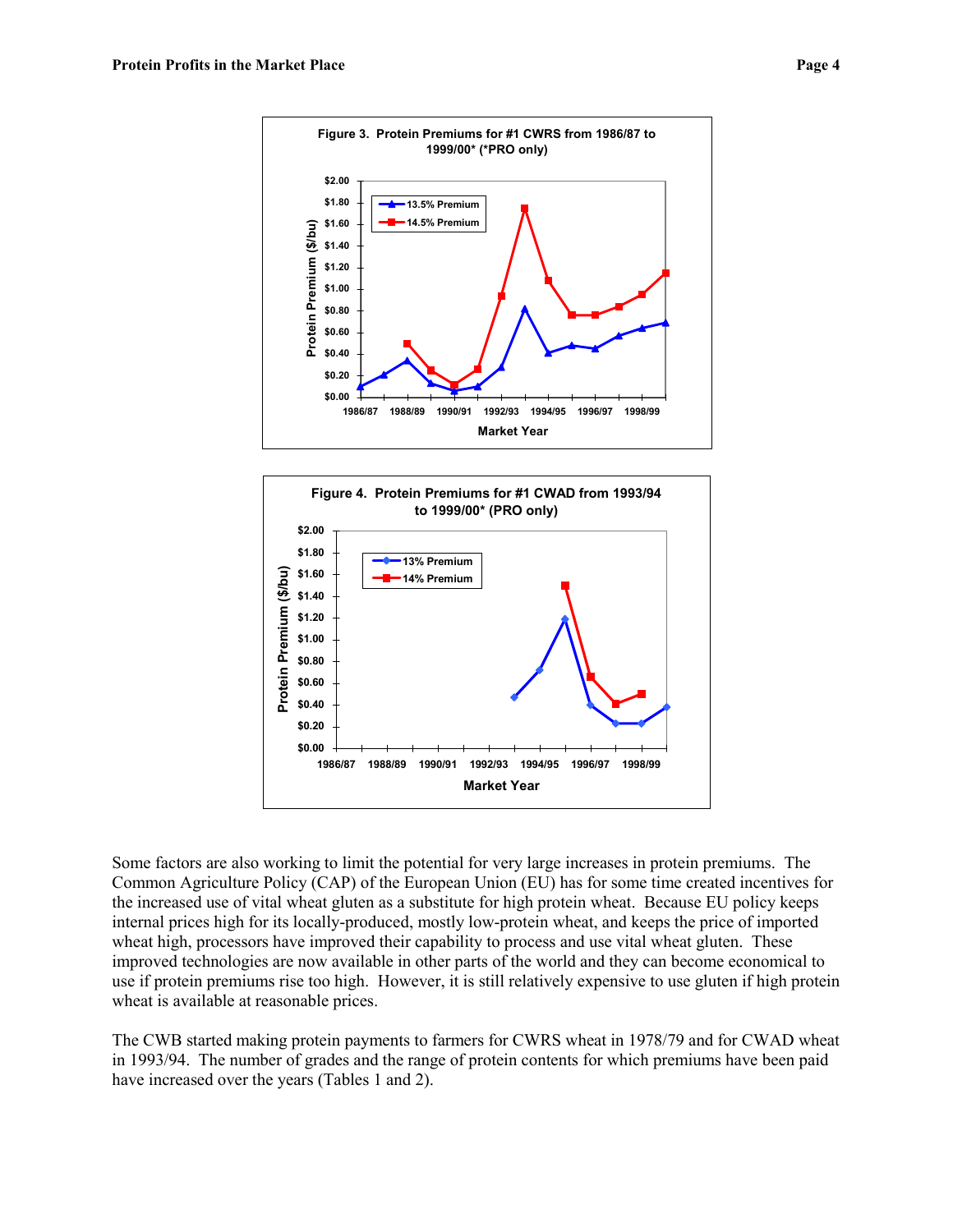| <b>Market Year(s)</b> | <b>Grades</b> | Protein        | Increment |
|-----------------------|---------------|----------------|-----------|
|                       |               | Range (%)      | (%)       |
| 1978/79-1979/80       | 1CWRS         | >13.5          |           |
|                       | 2CWRS         | >13.5          |           |
| 1980/81-1985/86       | 1CWRS         | >13.5          |           |
| 1986/87-1993/94       | 1CWRS         | $13.5 - 14.5*$ | 1.0       |
|                       | 2CWRS         | >13.5          |           |
| 1994/95               | 1CWRS         | 13.0-14.5      | 0.5       |
|                       | 2CWRS         | >13.5          |           |
| 1995/96               | 1CWRS         | $12.0 - 15.0$  | 0.5       |
|                       | 2CWRS         | $12.0 - 15.0$  | 0.5       |
| 1996/97-1998/99       | 1CWRS         | $12.0 - 15.0$  | 0.5       |
|                       | 2CWRS         | $12.0 - 15.0$  | 0.5       |
|                       | 3CWRS         | >13.0          |           |
| 1999/00               | 1CWRS         | $12.0 - 15.0$  | 0.1       |
|                       | 2CWRS         | $12.0 - 15.0$  | 0.1       |
|                       | 3CWRS         | >13.0          |           |

**Table 1. Protein payments for CWRS wheat from 1978/79 to 1999/00**

\* except for 87/88 when >13.5% was the only protein payment

**Table 2. Protein payments for CWAD wheat from 1993/94 to 1999/00**

| <b>Market Year(s)</b> | <b>Grades</b> | Protein       | <b>Increment</b> |
|-----------------------|---------------|---------------|------------------|
|                       |               | Range $(\% )$ | (%)              |
| 1993/94-1994/95       | 1CWAD         | >13.0         |                  |
|                       | 2CWAD         | >13.0         |                  |
| 1995/96               | 1CWAD         | $12.5 - 14.0$ | 0.5              |
|                       | 2CWAD         | $12.5 - 14.0$ | 0.5              |
| 1996/97-1998/99       | 1CWAD         | $12.5 - 14.0$ | 0.5              |
|                       | 2CWAD         | $12.5 - 14.0$ | 0.5              |
|                       | 3CWAD         | >13.0         |                  |
| 1999/00               | 1CWAD         | $12.5 - 14.0$ | 0.1              |
|                       | 2CWAD         | $12.5 - 14.0$ | 0 <sub>1</sub>   |
|                       | 3CWAD         | >13.0         |                  |

The CWB's system of paying protein premiums in finer increments starting August 1, 1999 has also had an impact on farm decisions. Previously, there was some risk that protein content might be increased to a point just under a particular payment level, for example to 13.4% when the next payment level is 13.5%. Now that payment is made for every 1/10 of 1% protein, that risk for farmers has been eliminated. As seen in Tables 1 and 2, protein premiums are currently paid in a range of 12.0% to 15.0% for grades 1 and 2 CWRS, and from 12.5% to 14.0% for CWAD. The CWB has recently proposed to the grain companies an expansion of the range for both classes to cover from 11.0% to 15.5% protein. The lowering of the bottom end would better reflect the value of very low protein relative to higher levels. The increase of the top end of the range would reduce the risk of overshooting the top of the range.

Figures 5 and 6 show the long term prairie average protein contents for CWRS and CWAD, based on the Canadian Grain Commission's annual harvest survey.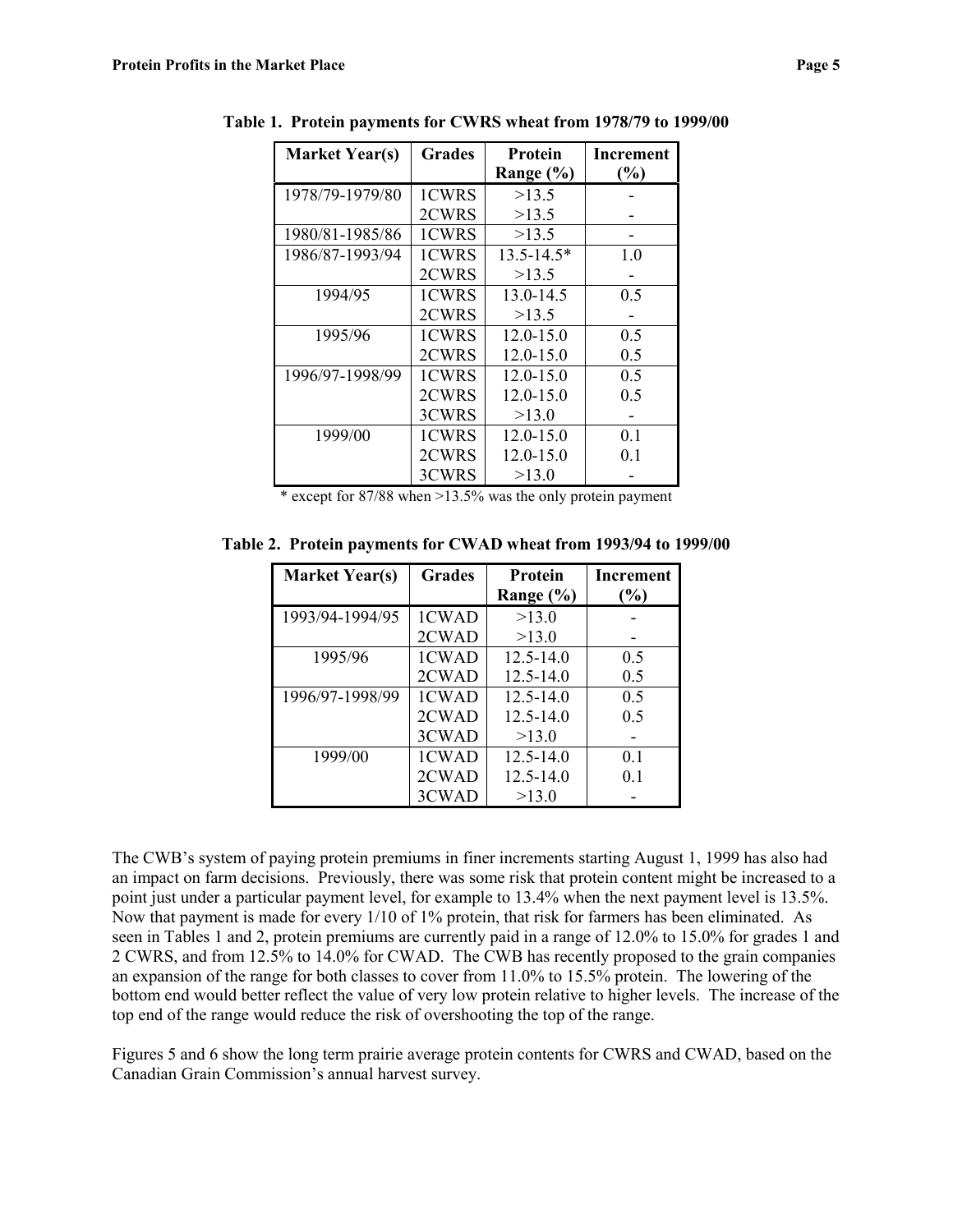



Even though varieties with genetic potential for higher protein have been released through time, since 1991 the CWRS prairie average protein content has been below the long term average of 13.6%, with the exception of 1998. The decline in CWAD protein in the 1990s was even more dramatic. CWAD protein content has been below its long term average of 13.3% since 1991, falling as low as 11.8% in 1994 and 1995 and to 11.9% in 1999. There are regional shifts as well. As previously noted, Manitoba's protein concentrations for CWRS wheat have generally been higher than those in Saskatchewan and Alberta during the last 25 years – a reversal of earlier history. This suggests that, in addition to the vagaries of weather (the 1990s have had more high moisture years than the 1980s, generally speaking), declining soil nitrogen reserves and N application in certain regions are partly responsible.

The decline in CWAD protein content has been particularly serious in terms of satisfying market demand. The problem is twofold. First, there have been difficulties caused in accumulating sufficiently large volumes of high protein CWAD for premium markets. Second, as noted previously, the minimum protein content for high quality durum wheat destined for pasta production is 12 to 13%. When the *average* CWAD protein content falls to levels as low as 11.9 % (1999), there can be considerable problems ensuring all shipments to quality markets meet minimum requirements in the range of 12.0%.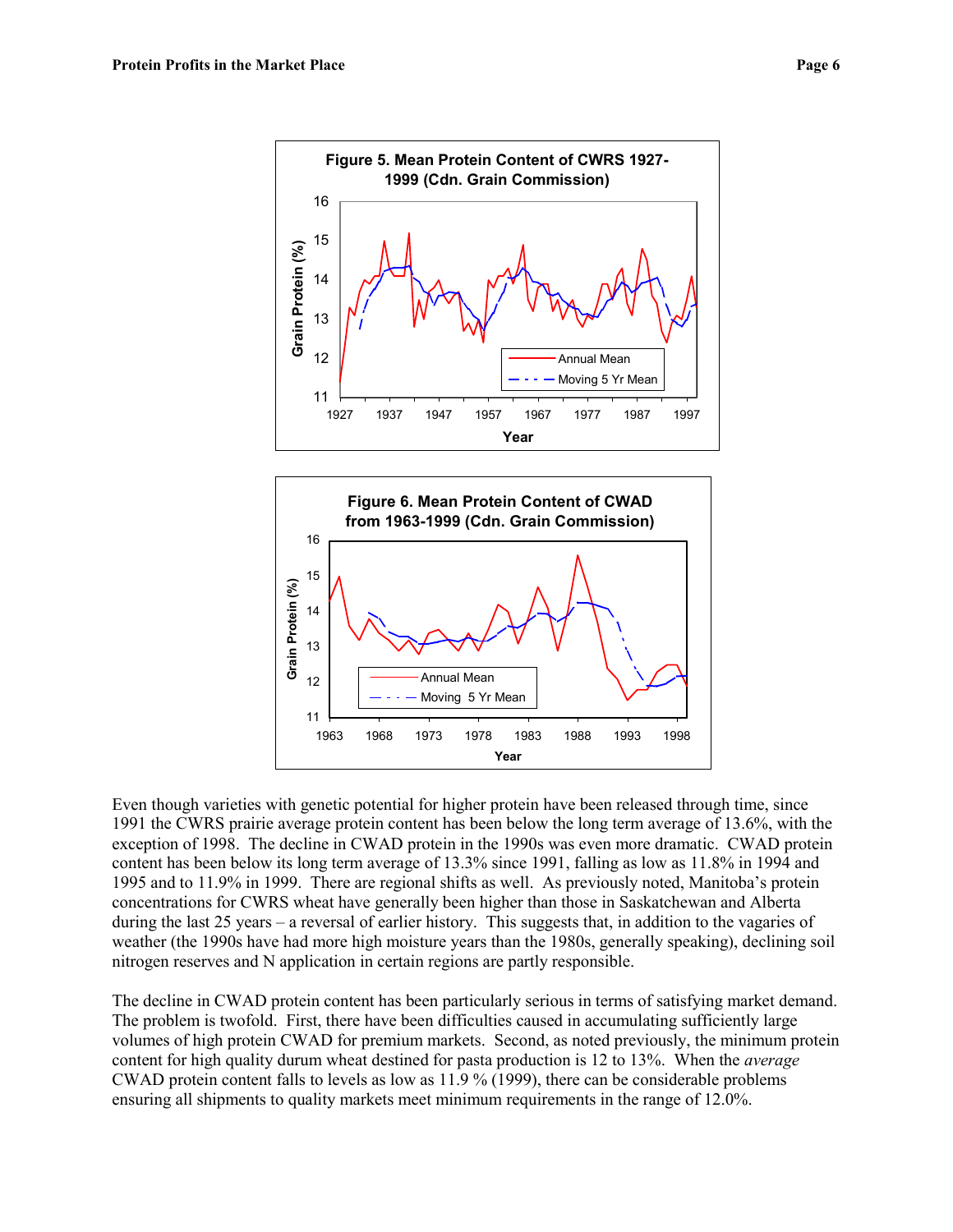As a result of these trends, the CWB has placed more emphasis on examining whether efforts beyond providing appropriate price signals such as agronomic research and extension work need to be expanded. Many individual wheat farmers have also developed an interest in managing their crops for high protein content, in many ways treating high protein wheat as a high value specialty crop.

# **How the Market Determines Protein Premiums**

## **A. CWRS**

Many factors work together to determine the value of protein in breadmaking wheat. Overall, however, the premiums are determined by the supply and demand of North American high quality, high protein wheat supplies. Milling demand is relatively stable from year to year, and millers need a minimum supply of high protein, high quality wheat. The production and quality of the U.S. Hard Red Winter (HRW) crop is the most important factor the market considers when evaluating premium potential, since HRW is the main constituent of U.S. flour. Low protein HRW crops result in a greater emphasis upon blending with high protein HRW and Hard Red Spring (HRS). A high protein HRW crop limits the demand for HRS, and in turn pressures premiums. Canada Western Extra Strong (CWES) wheat and industrial gluten can be used to strengthen flour as well.

Milling demand is satisfied by three main classes of wheat:

- 1) U.S. Hard Red Winter (HRW) grown in the Southern Plains. Kansas (KS) production is the most critical, although Colorado, Nebraska, South Dakota, Texas, and Oklahoma are also important, particularly in years when KS quality or protein content (PC) is below normal.
- 2) U.S. Hard Red Spring (HRS) grown in the Northern Plains in North Dakota (ND), South Dakota (SD), Montana and Minnesota. ND and SD production are most important to the milling industry. The top milling grade is Dark Northern Spring (DNS). HRS quality is especially important when HRW quality is below normal.
- 3) Canada Western Red Spring (CWRS)

The price the U.S. milling industry is willing to pay for high protein, high quality wheat is the most important determinant of CWRS protein premiums. Export and domestic premiums are influenced by North American protein supply and demand factors to different degrees, but they follow a similar pattern. Minneapolis premiums reflect potential CWRS 13.5 protein premiums the most since HRS and CWRS are the most similar in quality. Figure 7 shows the close relationship between CWRS and U.S. protein premiums (please note that the chart is meant to show overall trends and not that 14% DNS or 13% HRW wheat is equivalent to 14.5% CWRS nor that the \$1US was worth \$1.50Cdn during the time period).

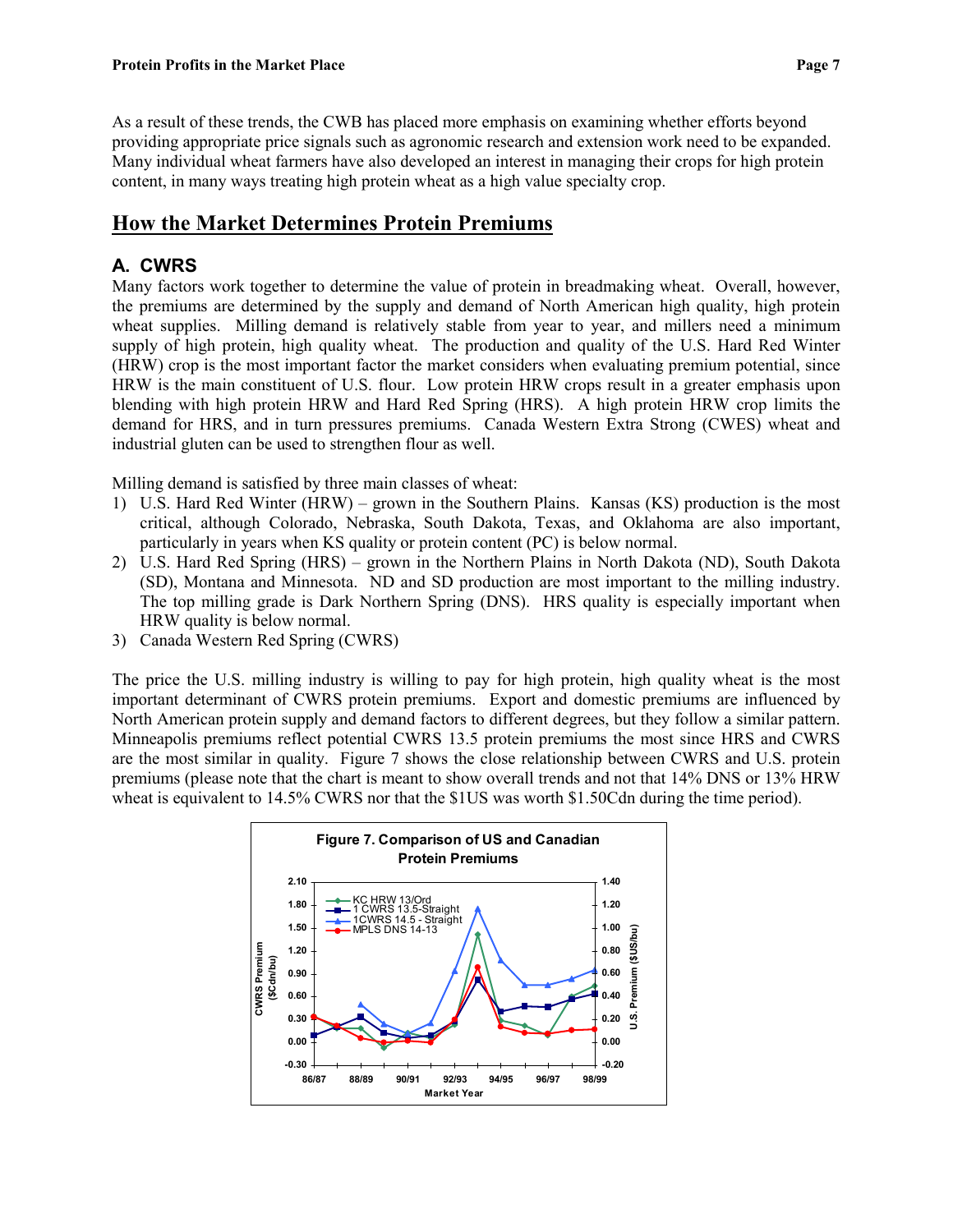U.S. premiums are not the only determinant of CWRS premiums, since exports to the U.S. constitute only a small component of total CWRS exports. The size and quality of the Western Canadian crop helps to determine the course of the CWB's marketing plan. The CWB's customer base has changed considerably over time, and not all CWRS customers are willing to pay a premium for protein. Export competition for high quality markets varies considerably from year to year, depending on the export availability of major exporters' high quality wheat supplies (Australian, Canadian, and U.S.). In years when high protein wheat supplies are ample, competition increases and premiums are affected.

#### **What Determines Protein Premiums?**

The factors that determine protein premiums for a market year are revealed at different times during the annual production and marketing cycle (Table 3).

| <b>Period</b> | <b>Key Events</b>                                |
|---------------|--------------------------------------------------|
| January-April | U.S., Canadian carry-in supplies known           |
|               | HRW acreage known                                |
|               | Spring wheat acreage determined                  |
| March         | HRW crop breaking dormancy                       |
| April         | Spring wheat seeding begins in U.S., W. Canada   |
| May           | HRW harvest begins in OK, TX                     |
|               | HRW production, protein information clearer      |
| June          | Kansas harvest begins                            |
|               | Spring wheat fusarium concerns develop           |
| July          | Kansas harvest ends; protein known               |
|               | Spring wheat production; fusarium damage clearer |
| August        | Spring wheat harvest begins                      |
|               | Australian seeding begins                        |
| September     | HRS, CWRS quality evaluated                      |
| November      | Australian harvest                               |

**Table 3. Protein Premium Determination Timeline**

Domestic premiums are determined between May and August, although the market has a sense for the potential magnitude of the premium based on the size and quality of the previous year's crop and carryover. May is the period just prior to the availability of new crop HRW supplies, and uncertainty surrounds new crop HRW and HRS quality and quantity. Since old crop quality information is already well known to the market prior to new crop harvest, the *potential* for premiums is set prior to new crop harvest. New crop information reaches the market in two distinct phases that coincide with the HRS and HRW harvests. In years with high protein HRW, HRS information becomes less important to the market and premiums soften.

Winter wheat acreage estimates are formulated as early as September of the previous year when sowing begins. By the middle of May, the size and potential protein content (PC) of the HRW crop becomes clearer. The market's idea of crop size is often incorrect prior to harvest, such as it was in 1997, 1998, and 1999. Harvest weather can quickly impact the market, even if PC is expected to be average to above average. The main KS harvest begins by mid-June, and protein data hits the market by month's end. Harvesting in more northerly and westerly areas of the HRW region begins by early July. In low protein years, the protein profile of the HRW crop in Nebraska, Colorado, the Texas Panhandle, and South Dakota becomes more critical, since high protein HRW supplies will be collected out of the area. If the HRW crop does not meet the needs of the milling industry, greater importance is placed upon a good quality HRS crop. In such a situation, opportunities for higher returns on CWRS protein increase. If the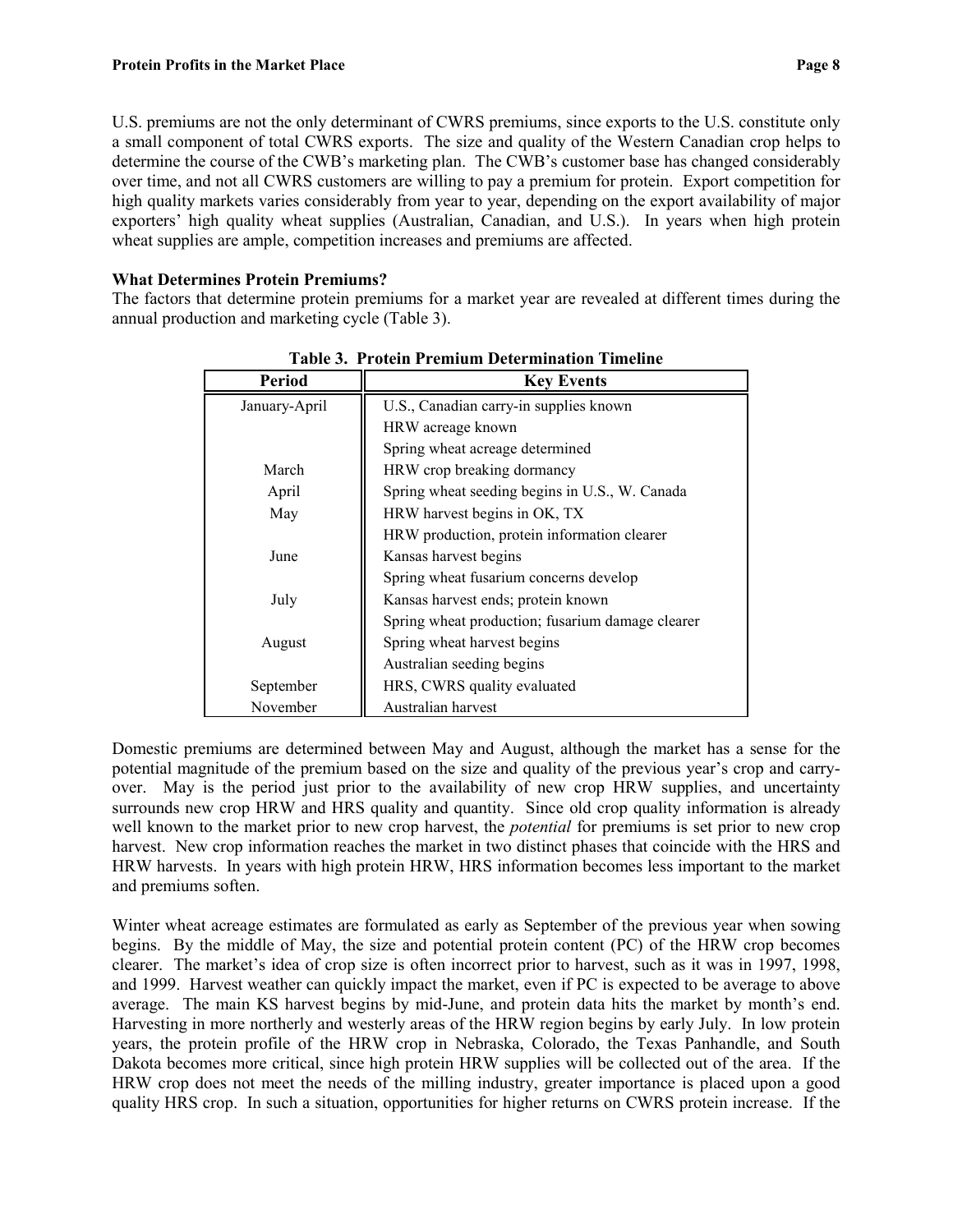HRW crop returns high protein across most of the region, protein premium opportunities drop considerably (Figure 8).



The market focuses on HRS prospects from June onwards; initial acreage surveys are available by early April. Quality concerns are at their peak from mid-June to mid-July when the potential for fusarium is highest. Since the early 1990's, concerns surrounding fusarium and its effect on end-use quality have grown substantially. Production and quality estimates become clearer by early August, and harvest results reach the market by mid-August once the South Dakota harvest begins. Harvest weather influences quality considerably. The milling industry focuses on quality in the Dakotas the most, since Montana HRS moves to the West Coast for the most part, and Minnesota quality is typically lower.

The Western Canadian harvest generally begins in the first half of August, while the Australian harvest wraps up by late November. The international market has a good sense of protein availability once the North American harvests are complete. The impact the Australian harvest has on international premiums varies from year to year.

#### **How Have Premium Fundamentals Changed Over the Past Ten Years?**

The market has experienced substantial fundamental change since 1988/89 that has contributed to higher average HRS protein premiums. During most of the 1980s, premiums remained strong due to lower quality HRS crops along with low protein HRW crops (Figure 9). Acreage remained low until 1988 due to government set-aside programs and poor returns on wheat. The milling quality of varieties has also improved considerably over the past twenty years. Between 1988-90, premiums fell dramatically as drought boosted protein levels and lowered production. Premiums strengthened in the early 1990s and have remained strong due to shrinking acreage, lower HRS quality on account of fusarium, and lower protein HRW crops. The following discussion follows the build-up in protein premiums from the lows of the late 1980s to the present.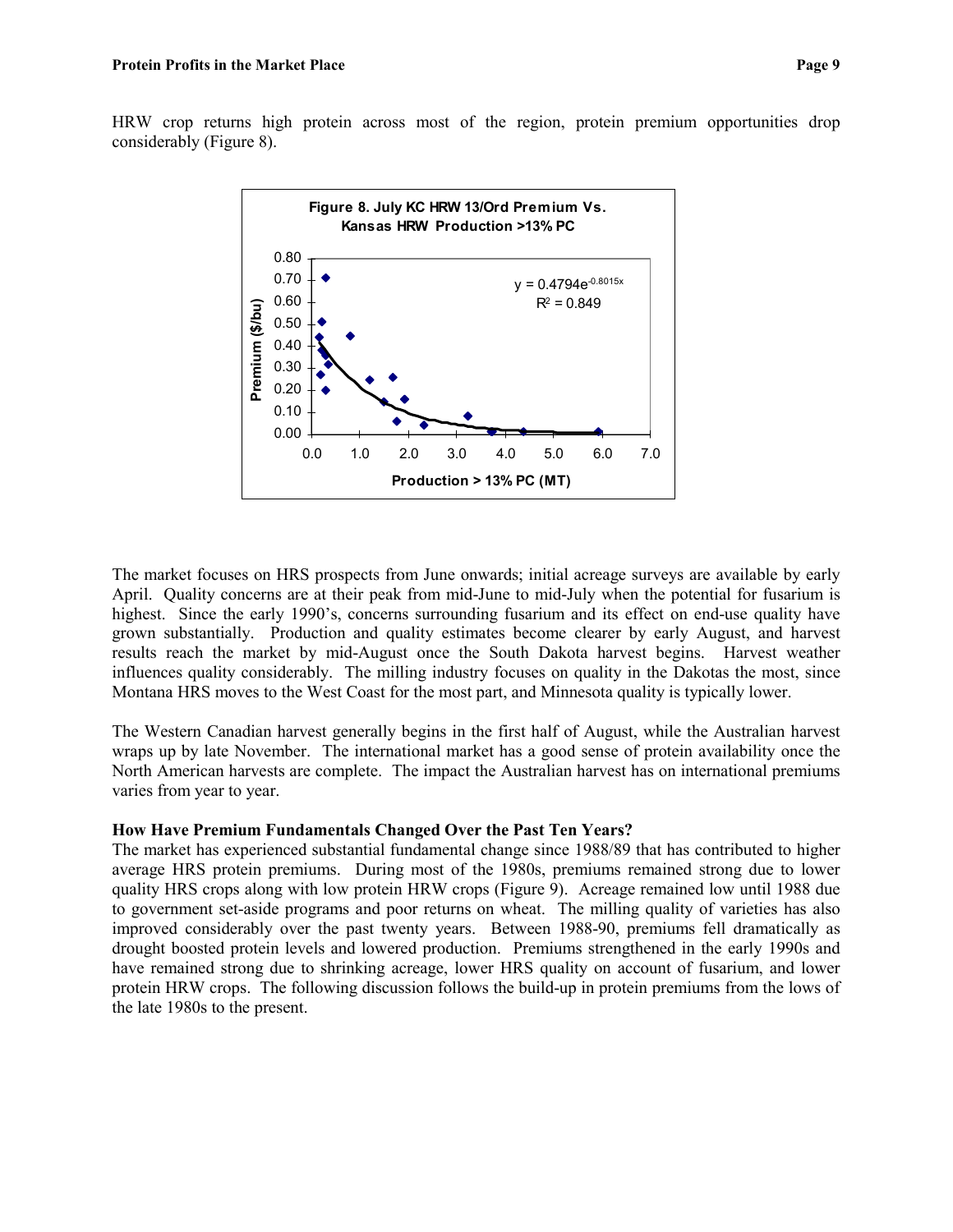

KS winter wheat and North Dakota (ND) spring wheat acreage can be used as a proxy for the potential domestic HRW and HRS milling wheat acreage base. Since 1989, combined ND and KS acreage has fallen 20.5 per cent (Figure 10). KS producers have shifted production into corn and soybeans in eastern and northern areas, while ND producers have shifted production away from cereals and into oilseed, row crops, and special crops, especially after fusarium problems developed in the early 1990's. Durum production has been all but pushed out of the Red River Valley due to fusarium problems. Wheat returns have been poor in both regions relative to other crops over the past few years, prompting a more rapid acreage decline.



KS PC and protein profiles have fallen over the past ten years (Figure11). KS PC has fallen from 12.5 per cent (1987-89) to 11.6 per cent. KS PC has been 11.8 per cent or lower over the past three years. The percentage of the KS crop with 13 per cent PC or higher is a good measure of the availability of high protein HRW supplies. The profile has fallen from 34.3 per cent in 1987-89 to only 5.8 per cent in 1997- 99. Compounding problems over the past two years have been low protein crops in Nebraska, Colorado, and the Texas Panhandle. ND PC is typically not an issue, since the moving average has hovered around 14 per cent. Grade patterns and fusarium damage impact North Dakota HRS quality more so. ND quality has been hurt significantly since the outbreak of fusarium in the early 1990's (Figure 12). Only 34 per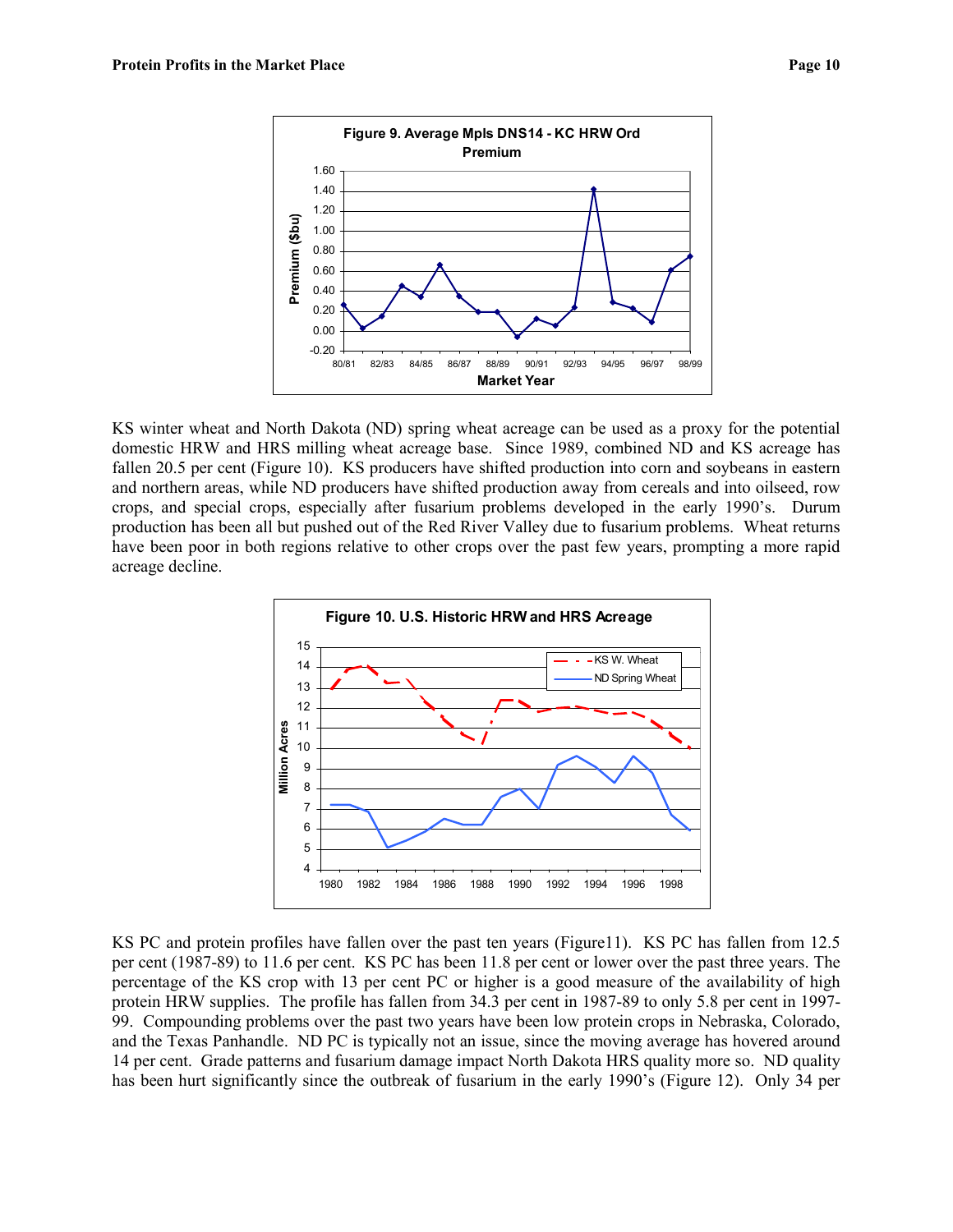cent of the Northern Plains HRS crop graded either #1 or #2 Dark Northern Spring (DNS) between 1997- 99, compared to 65 per cent between 1987-89.





Although recent history has enhanced the potential for higher protein premiums, harvest results dictate where premiums end up. For example, despite knowing HRW acreage will be low and HRW carry-in stocks have a low PC, dry weather in the HRW region results in lower premiums since dependence on HRS drops.

The following discussion traces premium development though 1993/94 (a market year with high protein premiums) and 1996/97 (a market year with low protein premiums), using the Minneapolis DNS 14/KC HRW Ordinary cash premium (Figure 13).

In 1993/94, premiums averaged USD 1.42 per bushel, and the premium for 1CWRS 14.5/Straight Grade was CDN 1.75 per bushel, the highest on record. U.S. carry-in stocks were 537 million bushels (14.6 million tonnes), the second lowest since 1974/75. In 1992, 26 per cent of the KS HRW crop was 13 per cent PC or higher (the lowest level since 1988/89), and the average PC was 12.4 per cent. ND production reached a record 382 million bushels (10.4 million tonnes), and PC averaged 13.7 per cent, the lowest level since 1980.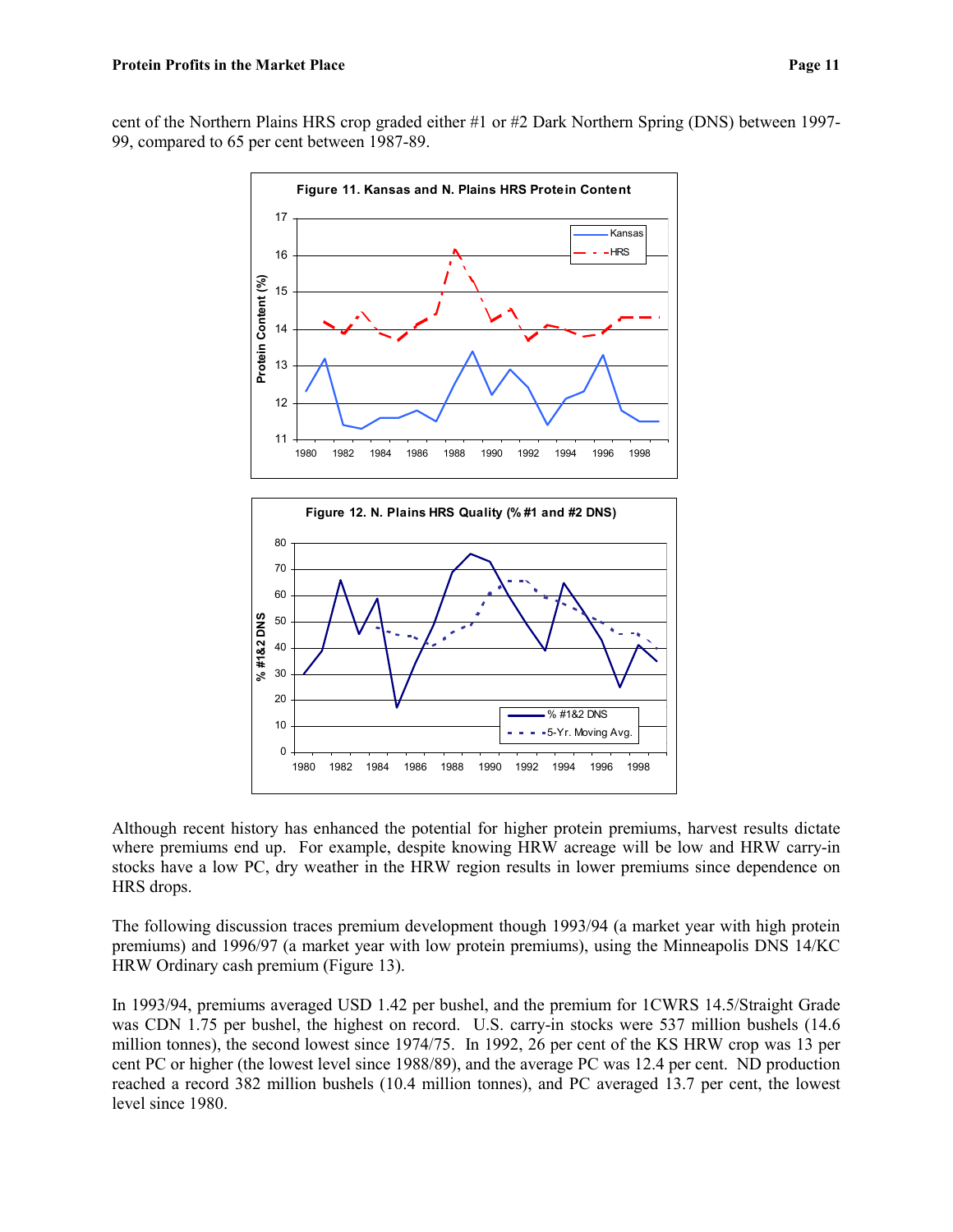

The 1993 KS crop was less than ideal from a miller's standpoint. PC averaged 11.4 per cent and only 2 per cent of the crop was 13 per cent PC or higher, the lowest levels since 1983. The DNS 14/HRWOrd premium rose from USD 0.81 per bushel in June to USD 1.35 in July. Compounding the increase was the realization that fusarium was a serious problem in ND. The proportion of the Northern Plains crop grading #1 or #2 DNS was only 49 per cent, the lowest level since 1988. The grade profile was more seriously compromised in the Dakotas and Minnesota. Since the industry, from producer to end user, was unaware of means of handling fusarium damaged wheat, problems with low HRW PC were compounded by a lack of clean HRS. Premiums peaked in September at USD 2.00 per bushel, and remained above USD 1.00 per bushel until May 1994.

The extremely high premiums in 1993/94 were an exception, since both the HRW and HRS crops had serious problems with end use quality. As mentioned previously, harvest dynamics can quickly soften premiums. Such was the case in 1996/97. KS' three-year moving average PC averaged 11.9 per cent between 1993-95. Only 21.6 per cent of the crop during this period was 13.0 per cent PC or higher, the second lowest level since the 1986-88 period. KS only produced 286 million bushels of wheat in 1995, versus 433 and 389 million bushels in the previous two years. Since the 1993/94 season, the ND crop experienced significant fusarium problems. The 1996 harvest turned premiums lower. By April the market had a good idea that the HRW crop would be of high protein. In 1996 the KS crop averaged 13.3 per cent PC, the highest since the HRW drought of 1989. Almost 54 per cent of the crop was at least 13 per cent PC or higher. Dry conditions pushed KS PC to 13.3 per cent in 1996, the highest level since 1989. Fifty-four per cent of the crop was at least 13.0 per cent PC, and lower-yielding, higher protein crops across the HRW region added to high protein supplies, meaning less emphasis was needed on HRS quality. Only 25 per cent of the Northern Plains crop graded #1 or #2 DNS, the lowest since 1985. Poor test weight on account of dryness was the main degrading factor. PC only averaged 13.9 per cent. High quality HRS supplies were limited. A low protein HRW crop would have resulted in high premiums had the HRS crop turned out the same. The premium fell from USD 0.70 per bushel in June to USD -0.07 per bushel by September. CWRS 14.5/Straight Grade premiums still averaged USD 0.80 per bushel in 1996/97, but were nowhere near the levels achieved during 1993/94 and 1994/95.

U.S. fundamentals can explain only so much about the premium received by Western Canadian producers for CWRS. U.S. premiums only account for a portion of the end result, since the returns to the pool determine the final value of protein. Year to year variation in the size and quality of the Western Canadian crop have a large bearing on final values, as well as the customer mix from year to year.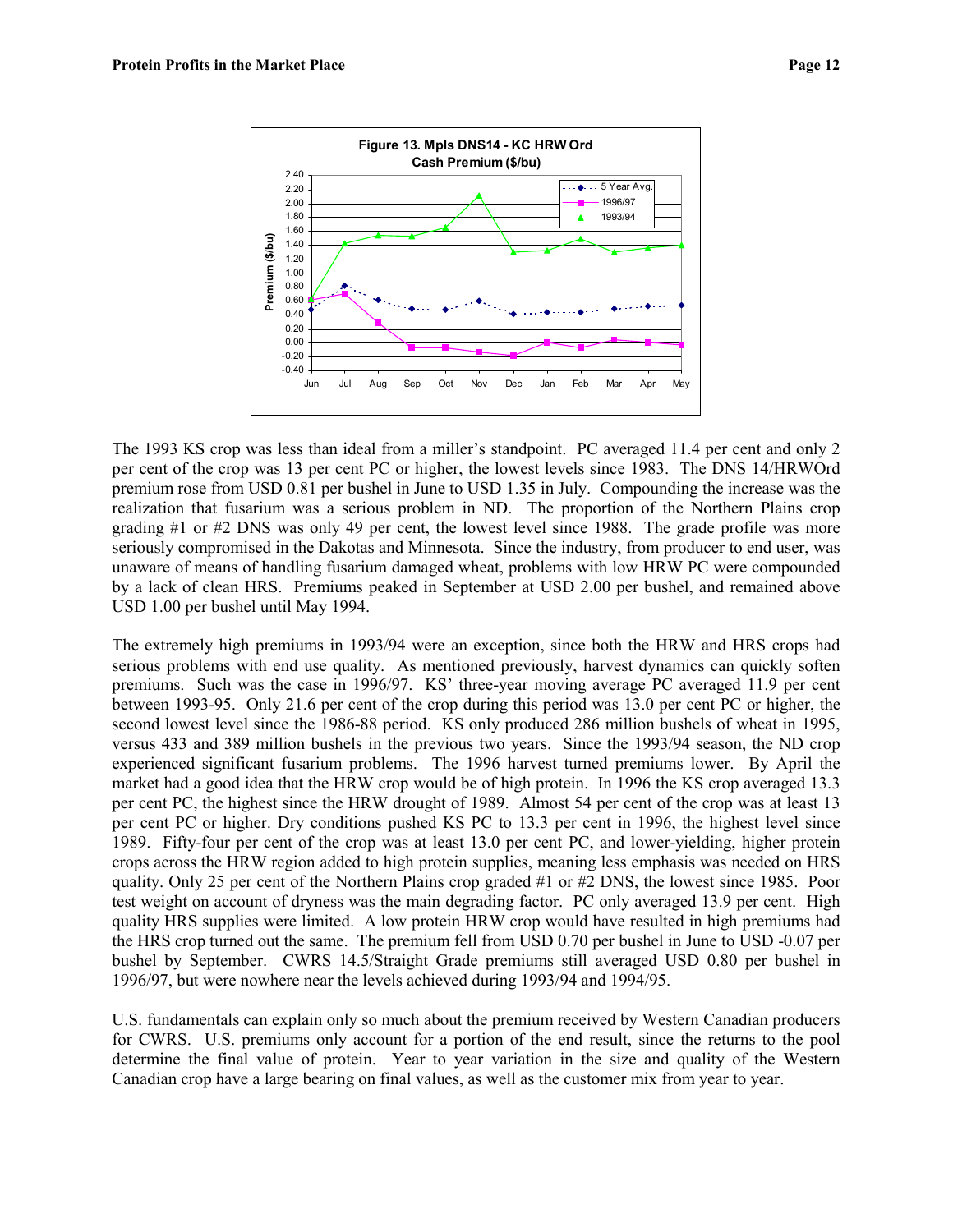#### **B. CWAD**

The international durum market is extremely volatile. In North Africa, the most important durum importing region in the world, production changes radically from year to year due to erratic weather. Canada and the U.S. are the two most important durum exporters in the world; Australia's influence is increasing as production increases. Quality in all three countries is extremely dependent on harvest weather, and high quality supplies vary considerably from year to year. Acreage swings considerably depending on price outlook. Turkey, Syria, and Mexico are minor exporters; their influence on the market depends much more on their export availability rather than quality. The base price and protein premium for CWAD is much less consistent on a yearly basis relative to CWRS, since supply and demand is in the hands of only a few countries. Unfortunately, for durum there are no relevant comparisons of futures markets to examine in the spring to determine potential protein premiums. The Minneapolis Grain Exchange offers a durum futures price but it cannot be compared with another higher or lower protein market (i.e. like comparing DNS and HRW futures for common wheat) in order to deduce probable protein premiums.

### **Predicting Protein Premiums**

Market signals that would provide an early indication of the approximate value of the protein premium could help farmers to plan their agronomic management program for wheat. A protein premium forecast in March or April, estimated on the basis of the forecast of the world's winter wheat crop, for example, could help Prairie Canadian farmers to decide on an appropriate rate of preplant nitrogen fertilizer for their spring wheat crops. Another protein premium forecast in June (estimated on the basis of the world harvest of winter wheat) could be combined with knowledge of local early season growing conditions to help Prairie wheat growers to decide whether to add supplemental, midseason nitrogen.

Protein premiums vary substantially from one year to the next and are difficult to predict accurately (please refer to the previous section and Przednowek et al. 1998). As was discussed in the previous section of this paper, weather and other crop conditions for the North American wheat crops play a large role in determining the supply and demand relationship for protein. Premiums are developed in response to the quantity of high quality and high protein wheat that is produced and are only revealed in the market as a cash premium; there are no futures markets or forward pricing mechanisms that can be used directly to forecast or "lock in" protein premiums.

Some market analysts have proposed that the spread between the Minneapolis DNS futures (with a minimum protein specification of 13%) and the Kansas City HRW futures (with no minimum protein specification) may be a useful predictor of protein premiums. However, the futures spread as of April or June for December delivery is not a reliable predictor of CWRS protein premiums in most years (Figure 14). Furthermore, the MPLS futures contracts have frequently traded at values less than their KC counterparts, illustrating that the MPLS-KC futures spread is affected by many factors other than protein specification.

Cash protein premiums in U.S. markets such as for Minneapolis DNS wheat are volatile (Figure 15), but their mean values often reflect trends in protein premiums paid for CWRS wheat (Figures 7 and 15; please note that these charts are meant to show overall trends and not that 14% DNS wheat is equivalent to 14.5% CWRS nor that the \$1US was worth \$1.50Cdn during the time period indicated). Therefore, some Canadian producers have attempted to use these cash values in spring and summer as an indicator of trends for new crop protein premiums. However, in April, the Minneapolis DNS cash premiums appear to reflect the market's perspective on the previous year's crop, not the new crop (Figure 16). As of June the cash premiums may start to reflect the market's perspective on the HRW crop being harvested and perhaps, a small amount of knowledge of the growing spring wheat crop. However, these early season trends do not accurately predict the absolute value of CWRS premiums in the subsequent marketing year.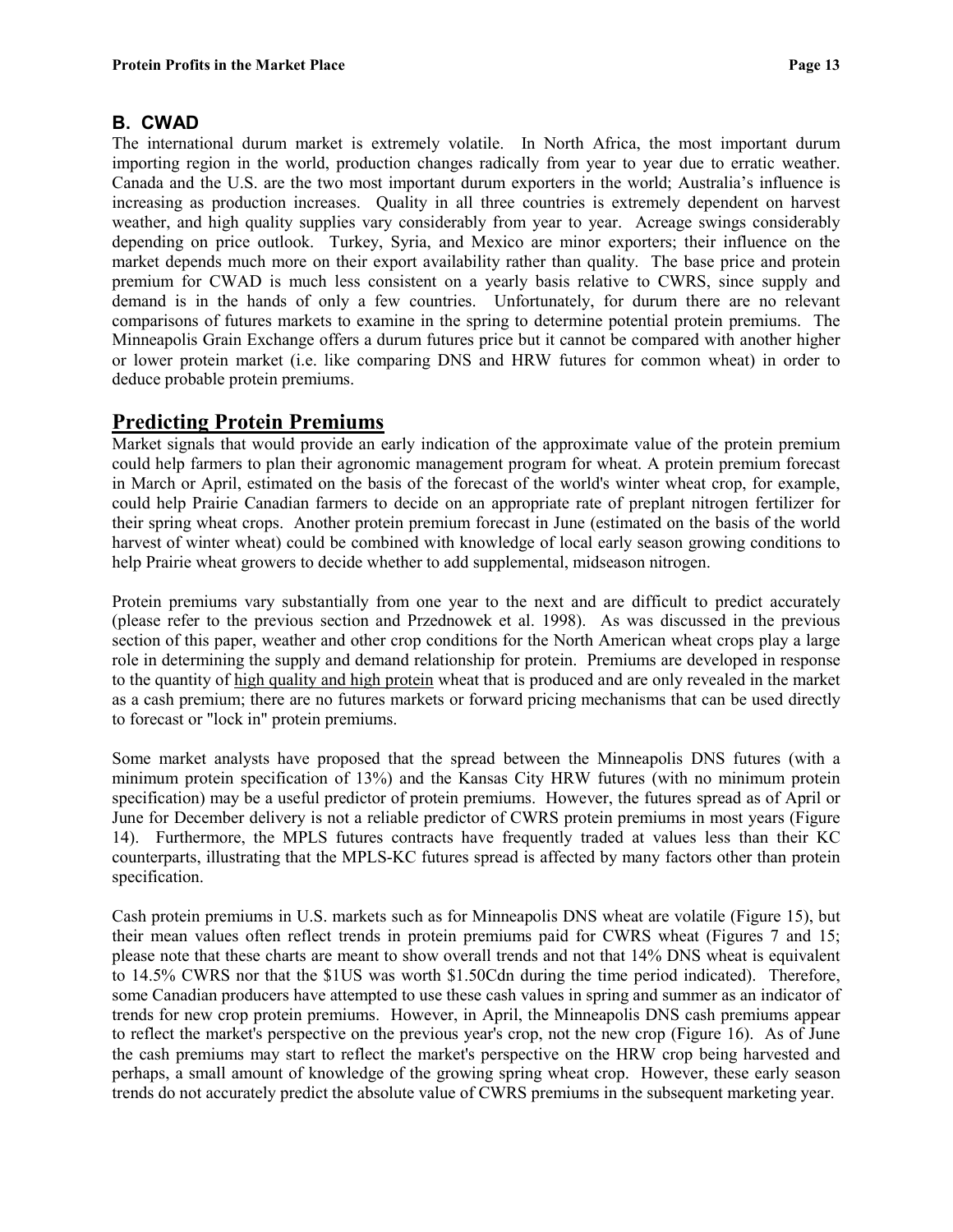

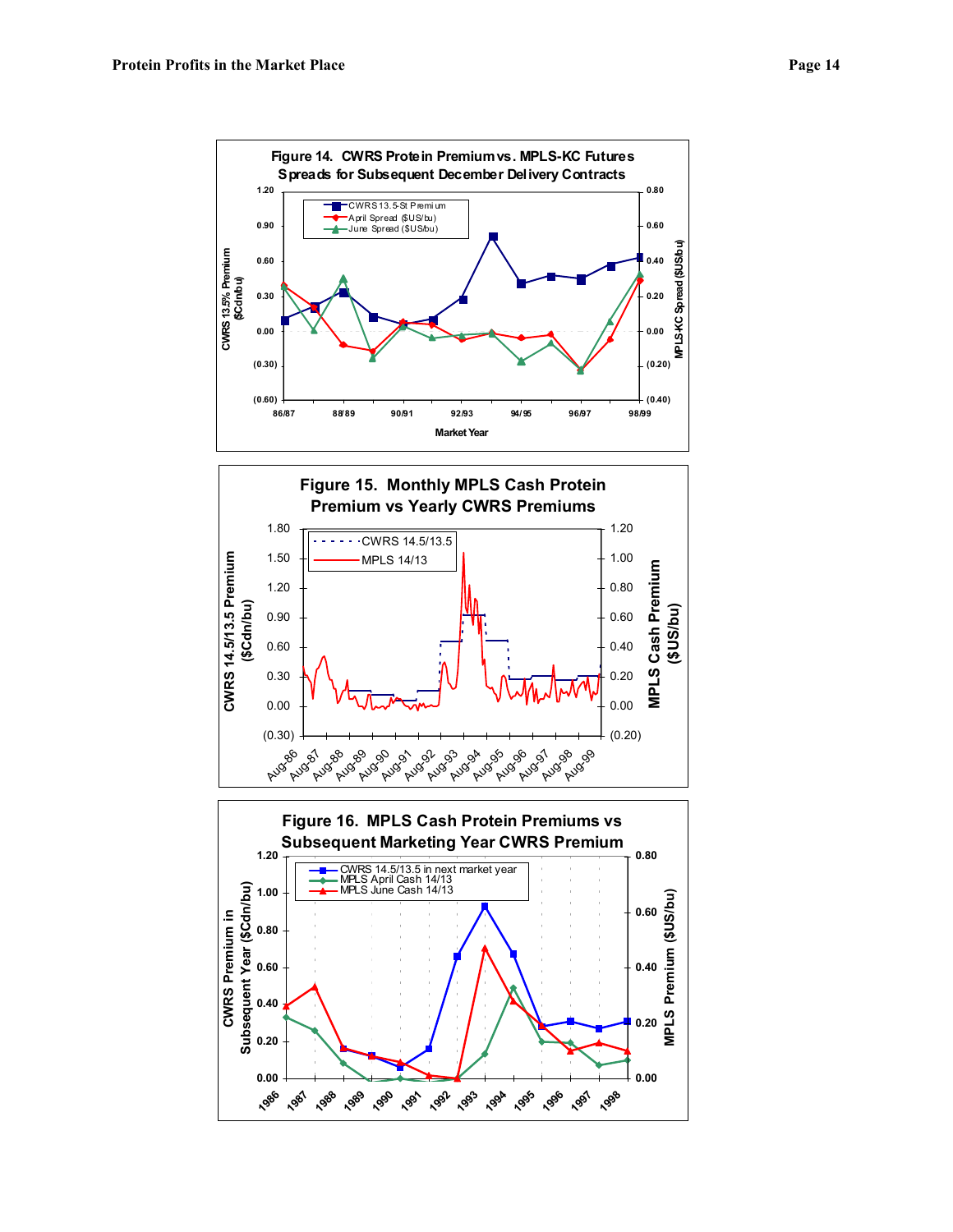Therefore, even with the best market information available, everyone in the wheat production, marketing and processing system (producers, buyers, millers, bakers) must make protein-related decisions based on imperfect information. As a result, producers must determine fertilization rates without precise information about base prices and protein premiums for the new crop.

Despite the uncertainties of predicting protein premiums, the CWB provides to farmers its best estimate of wheat prices and protein premiums through its "Pool Return Outlook" or PRO. The PRO estimate is published monthly by the CWB, announced on farm radio and newspapers, and posted in country elevators. The first PRO estimate, including preliminary estimates of protein premiums for CWRS and CWAD, is published in early March, when Western Canadian farmers may choose to use the information to assist in their planting decisions. Thereafter, the PRO is published every fourth Thursday of the month. By March the following year, the PRO range becomes an "Estimate of Pool Returns" or EPR for old crop production, and a new PRO is published to reflect the PRO for the coming new crop.

The first step to developing the PRO estimates is to gather information about weather, grain sales and markets. As mentioned in the previous section, crop production analysis based on weather developments is critical for determining the value of protein premiums. Crop failures or bumper crops can have a significant impact on volume and protein content of wheat. When global supply and demand for high quality wheat are tight, weather problems can result in wide price volatility. Up to date production, grade and protein estimates of Canadian crops as well as crops grown by major exporters and importers influence supply and demand analysis and price projections. The CWB's market analysts combine production estimates with current supplies in order to forecast import demand by country and estimate ending stocks globally and for individual exporting countries. From this information, a price forecast is developed for more than 30 indicator prices, including forecasts of export subsidies used by competitors. In addition, the CWB's estimate also includes knowledge of its own sales to date, expected sales, remaining supplies to be sold, and the CWB's own analysis of weather impacts and market factors. With every PRO announcement, the CWB shares its comments about significant market factors.

The final step is to combine the forecast of price indicators with CWB information about anticipated Western Canadian supplies, firm sales and sales values, expected sales by class, grade, protein and market, forecasted foreign exchange rates, and estimated marketing costs. Delivery contracts help the CWB more accurately project available supplies by providing information about the quantity and quality of grain that farmers have signed up under contract. As the crop year progresses and CWB sales are concluded, a larger portion of grain in each pool account is priced. This provides more information to add to the PRO analysis. The PRO price range will narrow because changes in future sales values have a smaller impact on final pool returns.

Figures 17 and 18 display the PRO predictions of protein premiums for CWRS and CWAD for the 1998/99 and 1999/00 crop years respectively. Before 1998/99, protein premiums were not included in the PRO prior to September of each year. In 1998/99 the premium for 1CWRS 13.5 was projected in April at 68 cents/bu and in June at 76 cents/bu. The actual final premium in that year was 64 cents/bu. In the same year, the 1CWAD 13.0 premium was projected at 22 cents/bu in both April and June, with the final realized value turning out to be 23 cents/bu. The protein premium projections for 1999/00 have come down slightly for 1CWRS 13.5 and have risen quite significantly for 1CWAD 13.0. The crop year has not yet been completed.

This limited history of PRO protein estimation makes it difficult to assess the accuracy of this information source. This will have to be monitored over time.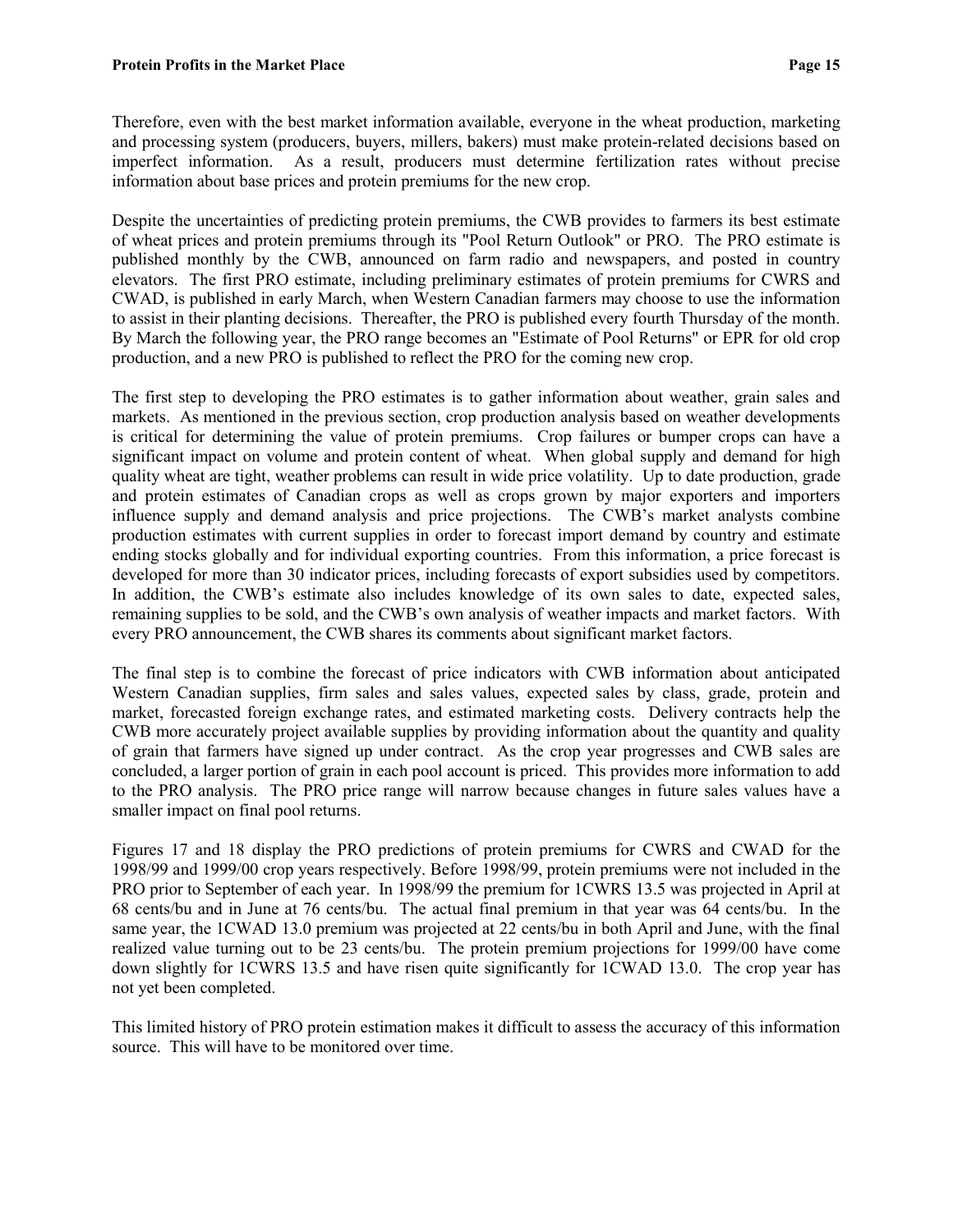



## **Protein Premium Prediction Options for Farmers**

As is clear from the preceding discussion, the exact value of future protein premiums for wheat cannot be predicted prior to planting and fertilizing a wheat crop. In addition to the complications of examining factors such as the state of HRW, HRS or other world wheat crops when planting CWRS, farmers don't know how their Canadian neighbours will use the same information, which could affect CWRS protein supply. Information for CWAD is even less readily available, and the impact of Canadian CWAD protein will have an even greater relative impact on world durum markets than CWRS has on common wheat markets.

However, fertilization decisions – and therefore assumptions about future protein premiums - need to be made. One of the first logical steps is to estimate the relationship between nitrogen application levels and probable yield and protein responses in one's own region or even a particular field – a difficult enough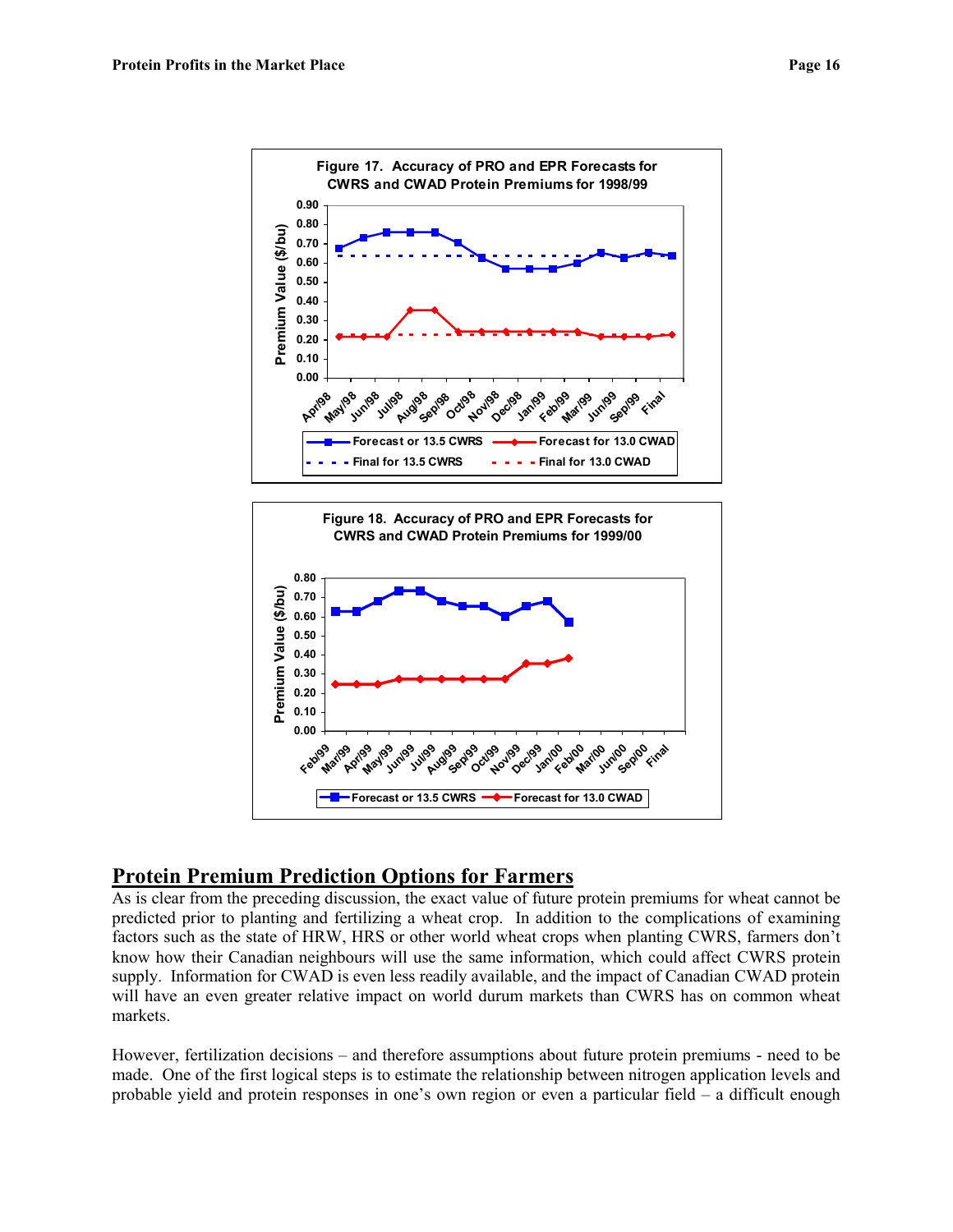task by itself! The following offers some options for deciding what protein premiums to assume that can be added to the equation:

#### **Use Historical Ranges**

One option – the only real option available for agronomic decisions that must be made in the fall, prior to planting the crop - is to examine recent history to determine the range of premiums that are possible. For example, from 1993/94 to 1998/99, the protein premium for 1CWRS 13.5 ranged from 40 to 82 cents per bushel and averaged 56 cents. One could assume the following year will again be average. Or, if one has a strong tendency to avoid risk of placing too much fertilizer, some level between the minimum and average of the range could be used.

#### **Use the CWB PRO**

In April or May, immediately prior to planting their crop, wheat producers can use the same historical information that could be used the fall before and/or they may use PRO forecasts, provided by the CWB.

#### **Calculate Your Own PRO**

As mentioned previously, there are a large number of factors that could be examined to help predict protein premiums. Many of the factors that help the CWB determine the PRO are readily available to all market watchers, including wheat producers – cash market values, weather reports, crop estimates, or reported competitors' sales, etc. Therefore, also in April or May, producers could explore other sources of production and market information, doing their own analysis, basically replicating what the Canadian Wheat Board does to develop the PRO. In this way, producers could decide to use a projection that is higher or lower than the CWB's PRO.

For midseason fertilization decisions in June or early July, producers can use the same information as in April or May, except that the information is becoming more reliable, as the size and quality of the U.S. winter and spring wheat crops becomes more apparent.

#### **Sources of Information**

Both historical CWB prices and current PROs are available on the CWB web site at [www.cwb.ca.](http://www.cwb.ca/) Those who wish to can be added to an automatic updater service which sends messages by email when the web site has new information added. PROs are normally available in local newspapers and in country elevator offices. The same information can be obtained by calling the CWB's toll free number at 1-800- ASK4CWB, or by calling the CWB's "Fax on Demand" service at 1-800-665-8751.

In addition to CWB PROs and historical prices, there are many sources of information available to do the above analysis. The following lists several web sites for access to current information.

#### 1) U.S. Crop Information:

| a) National Agricultural Statistical Service | http://www.usda.gov/nass/                                                          |
|----------------------------------------------|------------------------------------------------------------------------------------|
|                                              | (NASS also contains links to crop progress reports, state level crop reports, etc) |

| b) Kansas Wheat Commission:<br>(weekly harvest reports) | http://www.kswheat.com/index.html |  |
|---------------------------------------------------------|-----------------------------------|--|
| c) North Dakota Wheat Commission:                       | http://www.ndwheat.com/           |  |
| d) U.S. Wheat Associates:<br>(weekly harvest reports)   | http://www.uswheat.org/           |  |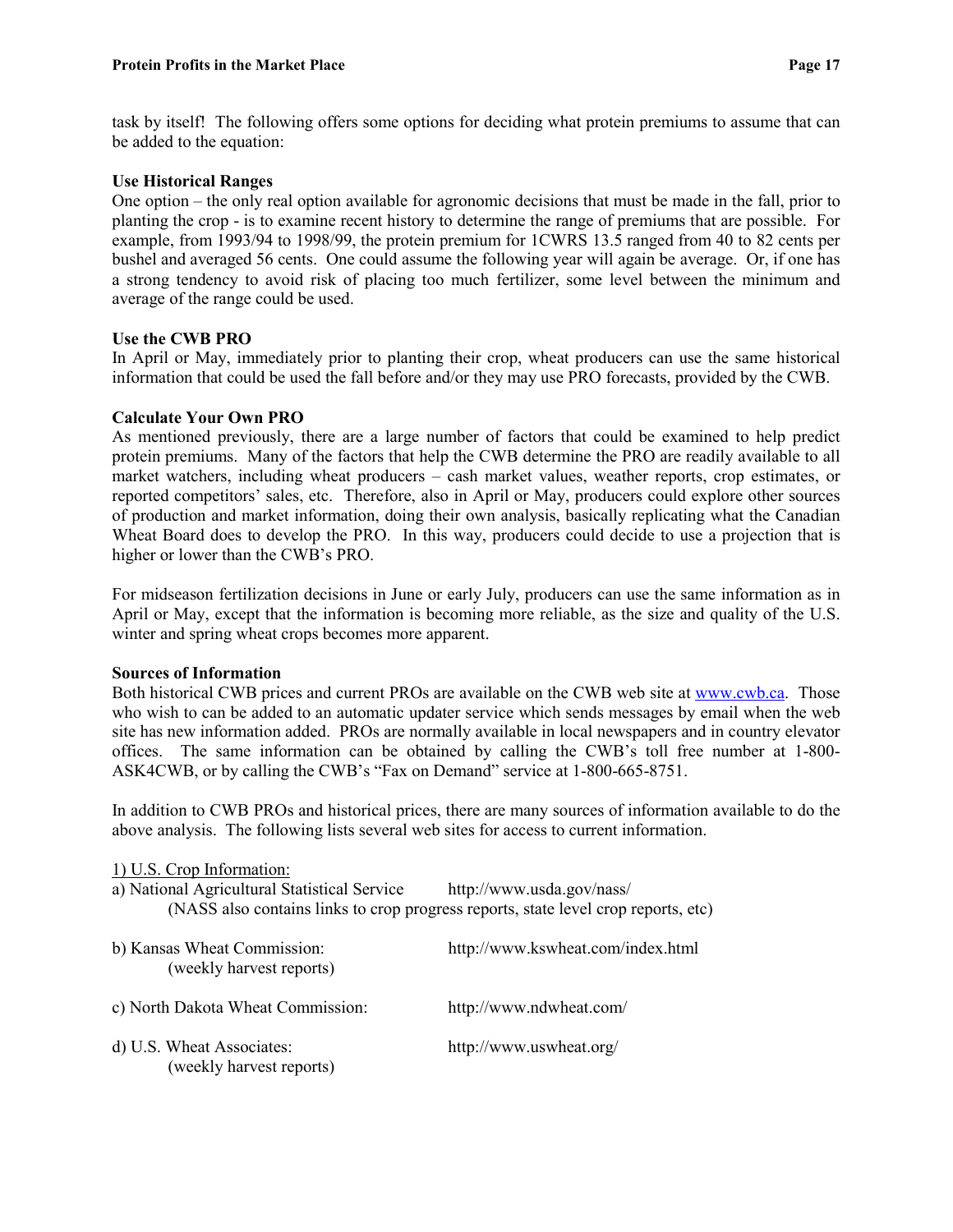| 2) Price Information:<br>a) USDA Economic Research Service | http://www.econ.ag.gov/                        |
|------------------------------------------------------------|------------------------------------------------|
| b) Minneapolis Daily Cash Grain Report:                    | http://www.ams.usda.gov/mnreports/MS GR110.txt |
| c) Minneapolis Weekly Grain Summary:                       | http://www.ams.usda.gov/mnreports/MS GR115.txt |
| d) Kansas City Daily Wheat Bids                            | http://www.ams.usda.gov/mnreports/SJ GR110.txt |
| e) Minneapolis Grain Exchange:                             | http://www.mgex.com/                           |
| f) Chicago Board of Trade:                                 | http://www.cbot.com/                           |

Various provincial government and private services also offer much of this information.

### **Additional Information Requirements**

There could be considerable useful additions made to the current inventory of protein premium information and how to use it. The first pieces relate to the relationship between nitrogen application levels and probable yield and protein responses in each relevant region or even for particular fields. These production functions are critical to using protein premium information effectively. They should also indicate how accurate the protein premium predictions need to be. That is, if a premium projection of plus or minus 10 cents per bushel isn't going to significantly affect N application rates, there isn't a need to worry about that level of accuracy.

A longer history of PRO protein premium predictions is also necessary to evaluate the effectiveness of that particular source of information. In addition, individuals will likely want to evaluate for themselves the predictive ability of various other sources of information.

#### **References**

Flaten, D.N. and Racz, G.J. 1997. Nitrogen fertility and protein in red spring wheat. p. 72-75. *In* Proceedings of Manitoba Agri-Forum 1997, Winnipeg, MB. February 18, 1997.

Grant, C.A. and Flaten, D.N. 1998. Fertilizing for protein content in wheat. p. 151-168. *In* D.B. Fowler et al. (ed.) Wheat production and marketing, Proceedings of the Wheat Protein Symposium, Saskatoon, SK. March 9-10, 1998. Univ. of Saskatchewan Extension Press, Saskatoon, SK.

Grant, C.A. and Flaten, D.N. 1998. Fertilizing for protein content in wheat. p. 151-168. *In* D.B. Fowler et al. (ed.) Wheat production and marketing, Proceedings of the Wheat Protein Symposium, Saskatoon, SK. March 9-10, 1998. Univ. of Saskatchewan Extension Press, Saskatoon, SK.

Lukow, O.M. and Preston, K.R. 1998. Effects of protein content on wheat quality. p. 48-52. *In* D.B. Fowler et al. (ed.) Wheat production and marketing, Proceedings of the Wheat Protein Symposium, Saskatoon, SK. March 9-10, 1998. Univ. of Saskatchewan Extension Press, Saskatoon, SK.

Marchylo, B.A., Dexter, J.E., Clarke, J.M., and Ames, N. 1998. Effects of protein content on CWAD quality. p. 53-62. *In* D.B. Fowler et al. (ed.) Wheat production and marketing, Proceedings of the Wheat Protein Symposium, Saskatoon, SK. March 9-10, 1998. Univ. of Saskatchewan Extension Press, Saskatoon, SK.